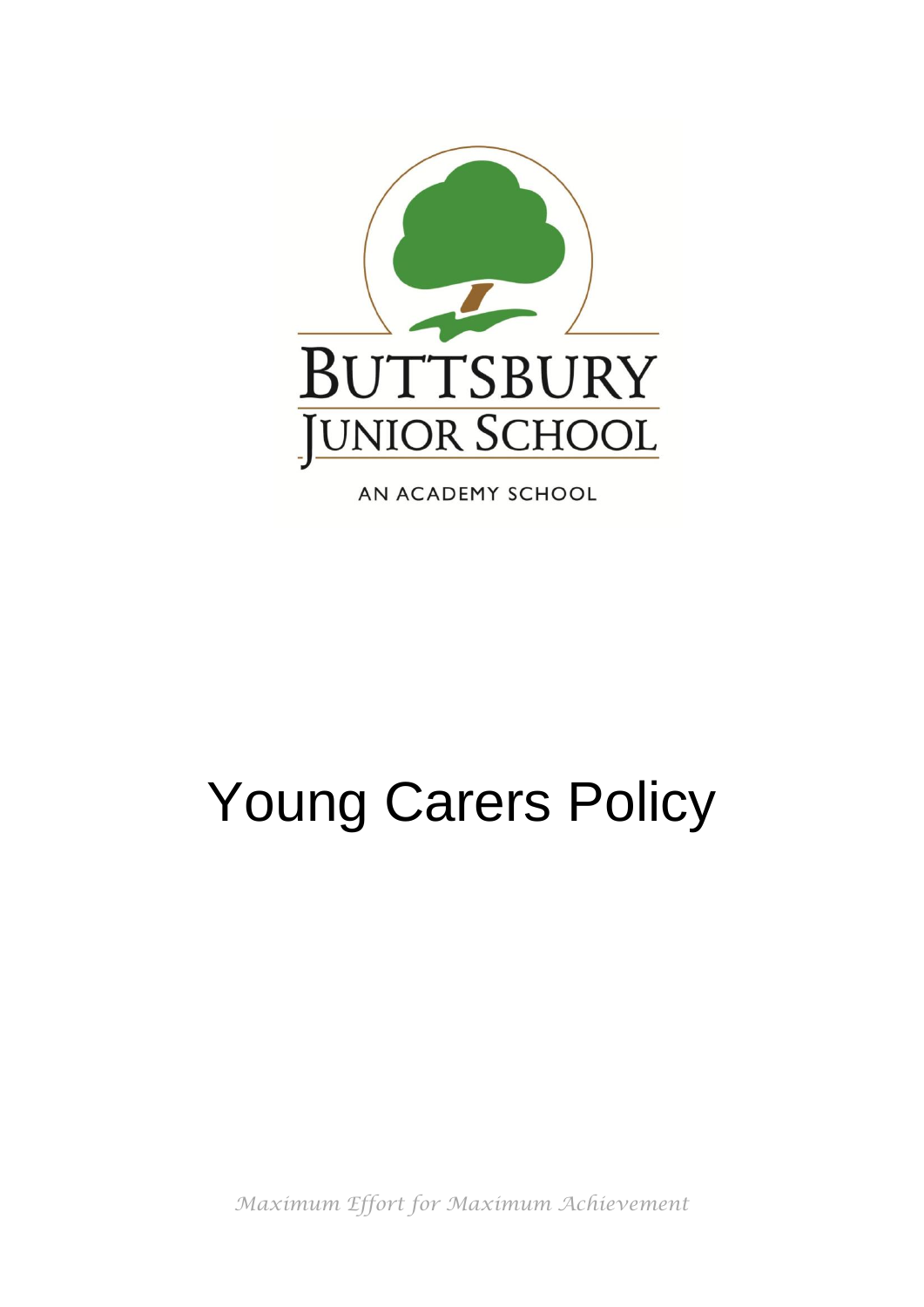

## **Introduction**

Buttsbury Junior School has developed this young carer policy to recognise, promote and support children who are identified as young carers as we believe that all children have a right to an education. When a young person cares for someone in their family, they may need extra support to help to ensure they achieve their potential.

## **Defining a Young Carer**

A young carer is a child or young person under the age of 18 who helps to look after a family member who is disabled, physically or mentally ill, has old age or has a substance misuse problem. The level of responsibility assumed by a young carer is often disproportionate to their age and at a level beyond simply 'helping out' with jobs at home, which are a normal part of growing up. These responsibilities may include:

- Nursing care
- Personal intimate care
- Emotional care
- Domestic care
- Financial care
- Child care

# **Identifying a Young Carer**

Buttsbury Junior School recognises that the impacts of being a young carer may have an adverse effect on a young person's education. Because of their responsibilities at home, a young carer might experience:

- Regular lateness or unauthorised absences, possibly increasing periodically
- Tiredness during the school day
- Concentration problems, anxiety or worry in school
- Emotional distress
- Erratic response to homework with incomplete, late or non-compliance to set tasks
- Under achievement
- Behavioural problems
- False signs of maturity
- $\bullet$  Isolation a lack of peer friendships
- Lack of time/interest in extra-curricular activities especially after school
- Being the victim of bullying
- Low self esteem

It also might be difficult to engage the child's parents e.g. unable to attend Parents' Evenings.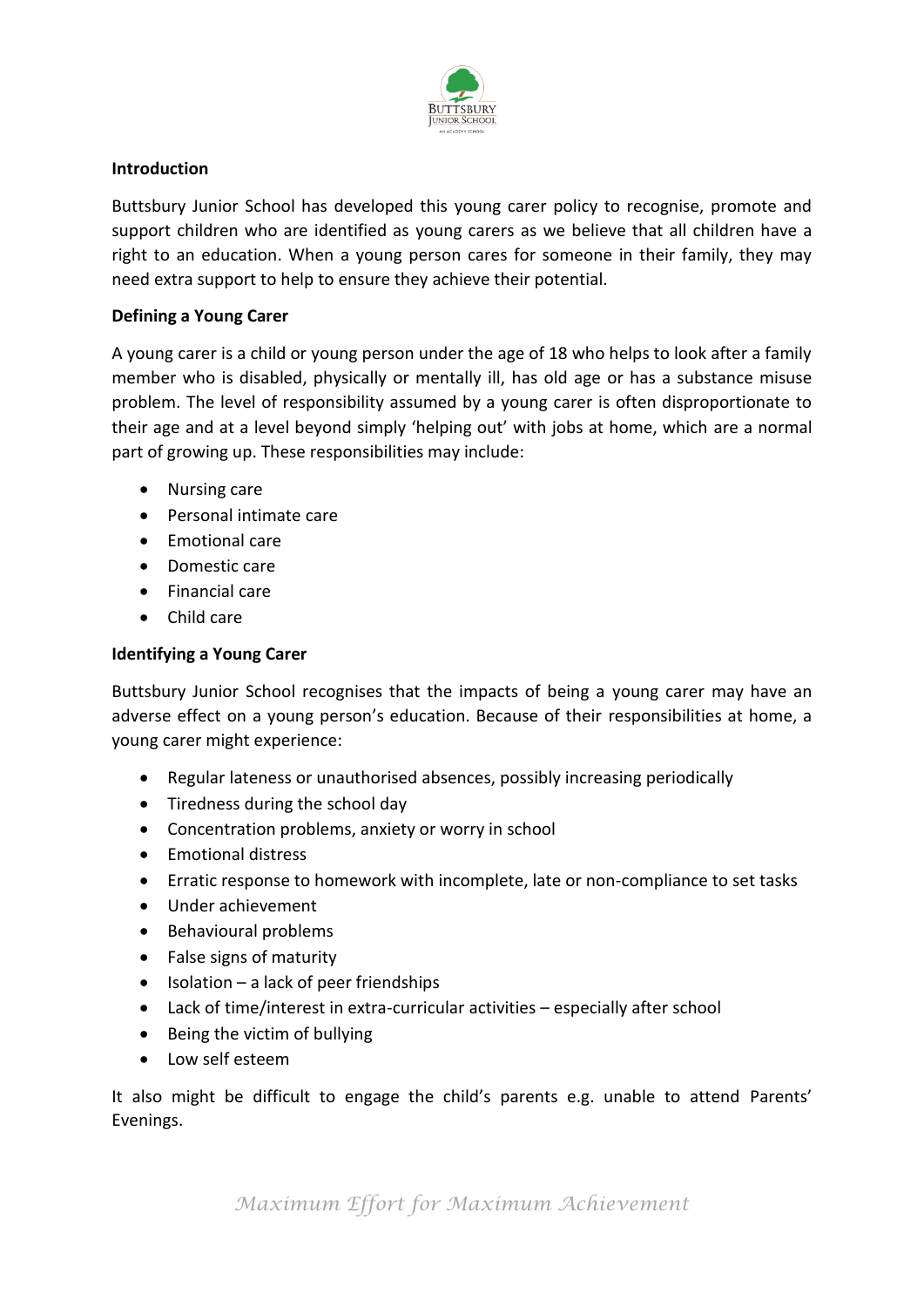

Should a member of staff be concerned for a child's welfare – including, but not exclusively due to the reasons listed above – then it must be brought to the attention of the Designated Safeguarding Leader (Mrs Robinson), in line with the school's safeguarding policy.

A referral to request support for a young carer can be made through Essex Young Carer Services via their website or email:

<https://forms.essex.gov.uk/default.aspx/RenderForm/?F.Name=VxC8Pwm6m3H&HideAll=1> [young.carers@essex.gov.uk](mailto:young.carers@essex.gov.uk)

## **School Support for identified Your Carers**

At Buttsbury Junior School we acknowledge that every child is unique and in order for those considered to be young carers to have equal access to education, we will provide personalised support.

Buttsbury Junior School will:

- Have a designated member of staff our Inclusion Manager (Mrs Cheesman) to support young carers. They will be the point of contact for young carers and their families and will liaise with relevant colleagues within school and the appropriate external services.
- Respect young carers' right to privacy and wherever possible, staff will talk to young carers in private unless the carer asks for a friend to be present.
- Treat young carers is a sensitive and child-centred way, upholding confidentiality.
- Ensure that young carers can access all appropriate support services in school.
- Follow child protection procedures regarding any young carer at risk of significant harm due to inappropriate levels of caring.
- Promote discussion and learning within the curriculum and assemblies related to promoting understanding, acceptance of and respect for, the issues surrounding illness, disability and caring.
- Liaise with support services to ensure that families can be advised where additional help may be viable to them.
- If a parent is unable to travel to attend parents' meetings due to family circumstances, school staff will try to make reasonable alternative arrangements.
- Provide access to weekly homework club.
- Where appropriate, negotiate reasonable adjustments to homework submission deadlines, at times of need.
- Provide extra-curricular activities within the school day to enable young carers to engage with their peers.
- Provide regular training opportunities and updates for all staff.
- Provide effective support with transitions to and from our school.
- Provide telephone access during break and lunchtimes to telephone home, should young carers require this.